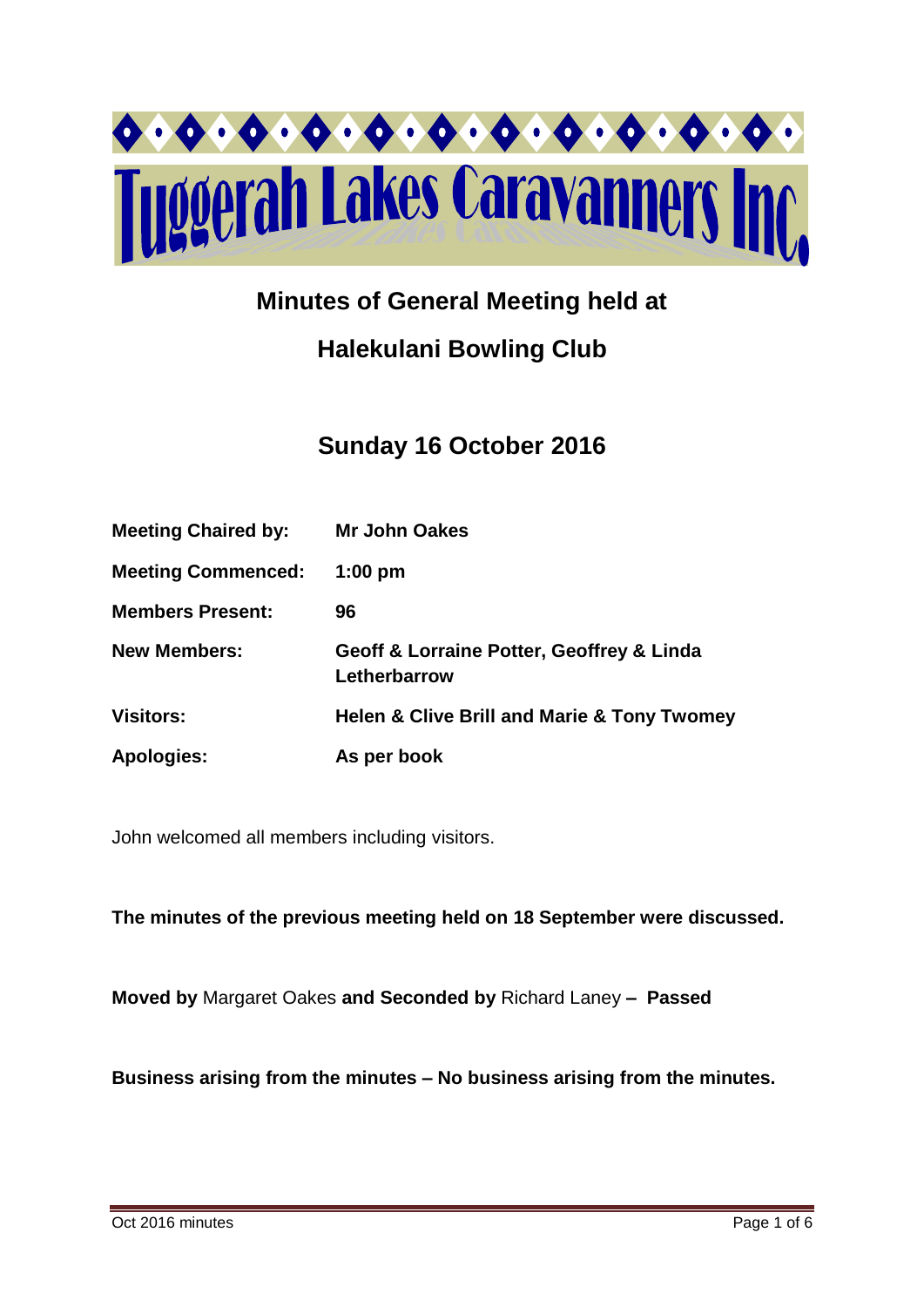| <b>Correspondence in:</b>  | Thank you note from Phil Bromley                                                    |  |  |  |
|----------------------------|-------------------------------------------------------------------------------------|--|--|--|
|                            | Qld State Equestrian Centre re camping                                              |  |  |  |
|                            | Kookaburra Camping & Caravan Park re camping                                        |  |  |  |
|                            | NSW Caravan Ass re \$50.00 donation towards the raffle<br>to be held at 2017 rally. |  |  |  |
| <b>Correspondence out:</b> | Nil                                                                                 |  |  |  |

John Oakes advised that due to the fact that Norm & Joy Moore were not at today's meeting the 10 year pins would be handed out next month or at Tamworth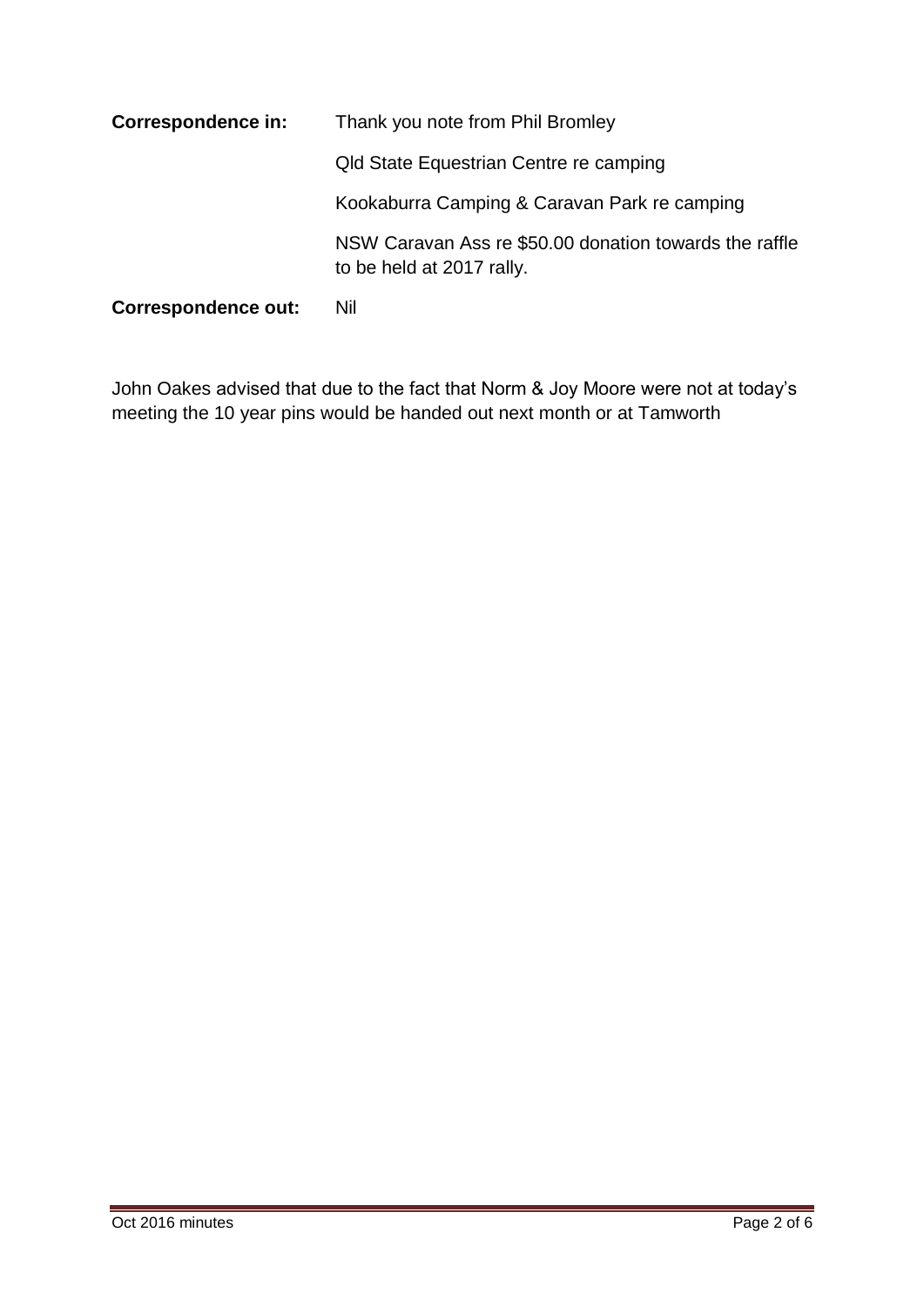# **Treasurer's Report**

# BANK RECONCILIATIONMONTHLY REPORT: SEPTEMBER 2016

|                                                                                                               | Bank balance as at 31/8/2016 |                           |    |                                     | 5,960.85   |          |
|---------------------------------------------------------------------------------------------------------------|------------------------------|---------------------------|----|-------------------------------------|------------|----------|
| INCOME - August 2016                                                                                          |                              |                           |    |                                     |            |          |
| Joining Fee                                                                                                   |                              |                           | \$ |                                     |            |          |
| <b>Annual Subs</b>                                                                                            |                              |                           | \$ |                                     |            |          |
| <b>Club Raffles</b>                                                                                           |                              |                           | \$ | 163.00                              |            |          |
| Melbourne Club Lunch                                                                                          |                              |                           | \$ | 520.00                              |            |          |
| Christmas Lunch                                                                                               |                              |                           | \$ | 300.00                              |            |          |
| New Year's Eve                                                                                                |                              |                           | \$ | 450.00                              |            |          |
| Sale of Stickers                                                                                              |                              |                           | \$ | 26.00                               |            |          |
| <b>TOTAL INCOME</b>                                                                                           |                              |                           |    | \$1,459.00                          | \$         | 7,419.85 |
| <b>EXPENDITURE - August 2016</b>                                                                              |                              |                           |    |                                     |            |          |
| Raffle                                                                                                        |                              |                           | \$ | 100.00                              |            |          |
| Admin                                                                                                         |                              |                           | \$ |                                     |            |          |
| <b>TOTAL EXPENDITURE</b>                                                                                      |                              |                           | \$ | 100.00                              |            |          |
| <b>Closing Balance</b>                                                                                        |                              |                           |    |                                     | \$         | 7,319.85 |
|                                                                                                               |                              |                           |    | <b>BANK STATEMENT RECOCILIATION</b> |            |          |
|                                                                                                               |                              | Balance 31.9.16 \$        |    |                                     |            | 7,319.85 |
|                                                                                                               |                              | Less Unpresented Cheques* |    | \$                                  | <b>Nil</b> |          |
| *List of Unpresented Cheques                                                                                  |                              |                           |    |                                     | Ś          | 7,319.85 |
|                                                                                                               |                              |                           |    |                                     |            |          |
| Funds held for Movember<br>Melbourne Cup Lunch                                                                | \$<br>\$                     | 97.60<br>520.00           |    |                                     |            |          |
| Christmas Lunch                                                                                               | \$                           | 300.00                    |    |                                     |            |          |
| New Year's Eve                                                                                                | <u>\$</u>                    | 450.00                    |    |                                     |            |          |
|                                                                                                               | \$                           | 1,367.60                  |    |                                     |            |          |
| <b>TOTAL CASH AVAILABLE</b>                                                                                   | \$                           | 5,952.25                  |    |                                     |            |          |
| Statement and Reconciliation prepared by Lorraine Laney<br>for and on behalf of Jim Holmes - Acting Treasurer |                              |                           |    |                                     |            |          |
|                                                                                                               |                              |                           |    | President: John Oakes               |            |          |

**Moved by** Lorraine Laney **Seconded by** Bob Brewer that the Treasurer's report be accepted. – **PASSED**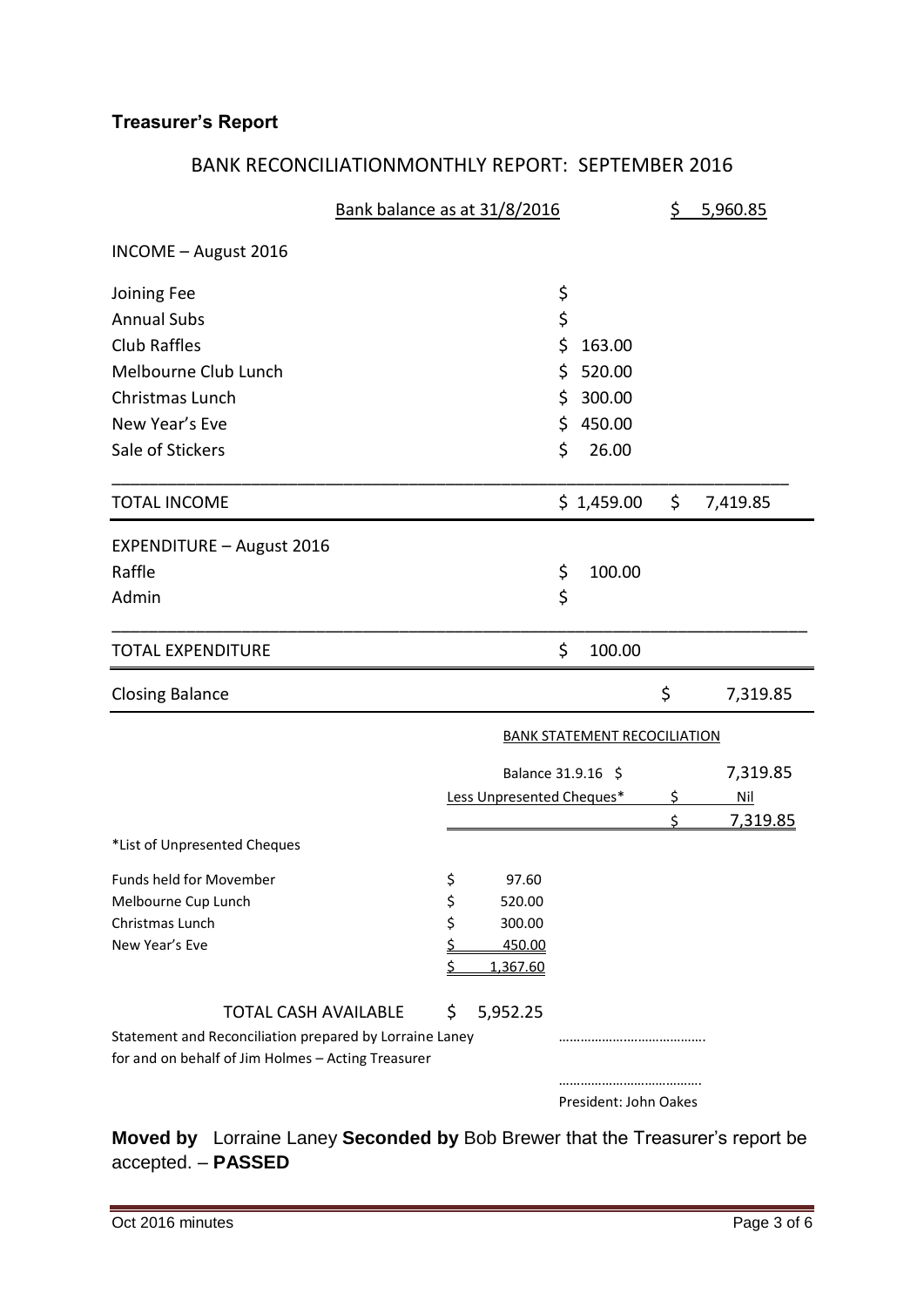# **Social Director's Report**

#### Good afternoon folks

My first report is he 16<sup>th</sup> national rally at EPIC Canberra. 606 caravans registered at the rally. When we arrived the grounds were very wet & muddy, there was only 1 open gate for everyone to enter the grounds taking up to 3 hours to get in. We soon understood why, of the 60 members of Canberra club only 20 members volunteered, the club did a fantastic job being so under staffed. Peter Davidson spent long hours helping at the gate entry.

To me Floriade was a disappointment, I thought the colours dull, the plants were dwarfed due to lack of nutrition & instead of full garden beds of tulips they were sparse & the gaps were filled with violas. On the other hand, the Tulip Top farm just 15 K's Sydney side was the most spectacular garden I have ever seen.

We were lucky enough to visit the open day of the Governor General's residence & gardens…. wow opulence plus.

We did visit the newly renovated Australian War Memorial several times and could have spent even more time there.

The entertainment each evening was fantastic and included one night with John Williamson.

The next national rally will be at Albany W.A. in Oct 2019, already there is a huge team of supporters planning all keen to be well organised.

Tradies were few in the trades hall but one stall we found very interesting, a product call SavvyLevel, The inventers of this fantastic invention have offered to speak at one of our meetings and I have some brochures, Graham could explain lots more

I am deeply embarrassed about our lunch at the 6 String Brewery, most of the group enjoyed their lunch but several of us did not & the management failed to honour the arrangement of a talk about the brewery. More about that later.

While at the Canberra rally I met with some of the friendly club. Katy Paterson gave me a cheque for TLC. I did learn that anyone who has insurance through CIL please advise them you are members of TLC so the club will receive a donation from C.I.L.

Plans are well on the way for our Melbourne Cup week, and If you have not paid your \$20 P/P please do so today, I need the confirmed numbers for catering Again I ask if you have any dietary issues I ask you to advise me ASAP.

We do need final numbers for our Christmas lunch here at Hali by next meeting, \$25 P/P Please pay no later than November meeting.

We have planned a few surprises for the day.

Looking forward to see you all at Tamworth – Happy travelling.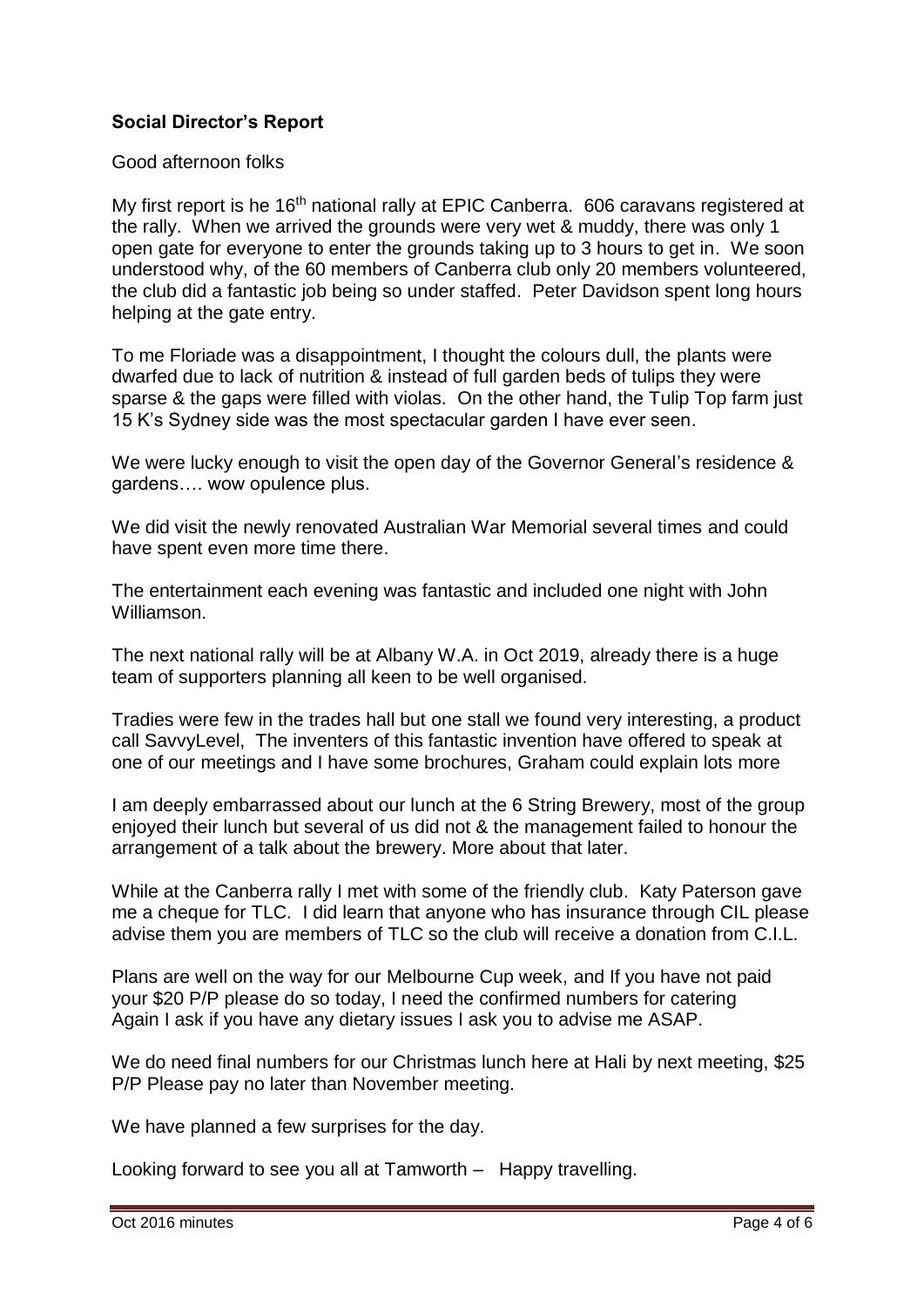# **Welfare Officers Report**

Cheryl is away at the moment so not much to report.

Fay Everdine is going into hospital next week for a small op and Margaret Oakes is going in soon to have her arthritis in her finger fixed. We wish them both a speedy recovery.

Laurel Curnow starts chemo next week so we hope all goes well for her and she bounces back to her old self soon.

After a great trip overseas Norm and Joy Moore have come down with some sort of bug. We hope they are feeling better soon.

### **Tour Director's Report**

Tamworth Melbourne Cup club rally is just 11 sleeps away. Welcome packs from the Information Centre will be handed out at the welcome happy hour on Thursday and there will be enough packs for each van/cabin attending.

Don't forget to put your name down to play Disc bowls.

The trip to Bob's Shed has had a day change as Bob and the crew are away on the weekend so we are booked in for Wednesday the  $2^{nd}$ . If you are on the list to go but can't do the Wednesday, please take your name off and if you want to go put your name on the list.

The Brewers are unable to go to Tamworth so if anybody would like to take their site contact Denise in the next few days.

**Narrabeen** Des has everybody booked in for 10 nights, unless you have told him otherwise. Sites are being finalized this Tuesday morning. If you need to make changes to how long you are staying contact Des Cooper before Tuesday morning.

### **DO NOT RING PARK**.

Just a reminder of a few things that will be happening at Narrabeen: A Mad Hatters Party has been organized, also an entertainment night. Marilyn McGillicuddy has organized to go to Dream Lover, and Cheryl is doing a card class.

#### **Check your emails for updates from Des. If you need to make changes to your booking RING DES COOPER**

North Haven February  $2^{nd} - 9^{th}$  If you are going please ring the park & book in and pay a deposit.

The final big shin dig for the year is at the Olesen's place. Back to the 50's cost \$50 per person payable to the treasurer by the November meeting.

Please check the boards for upcoming trips in 2017, there is always room for more.

Now is the time to be planning for 2017. Safe travels wherever you are.